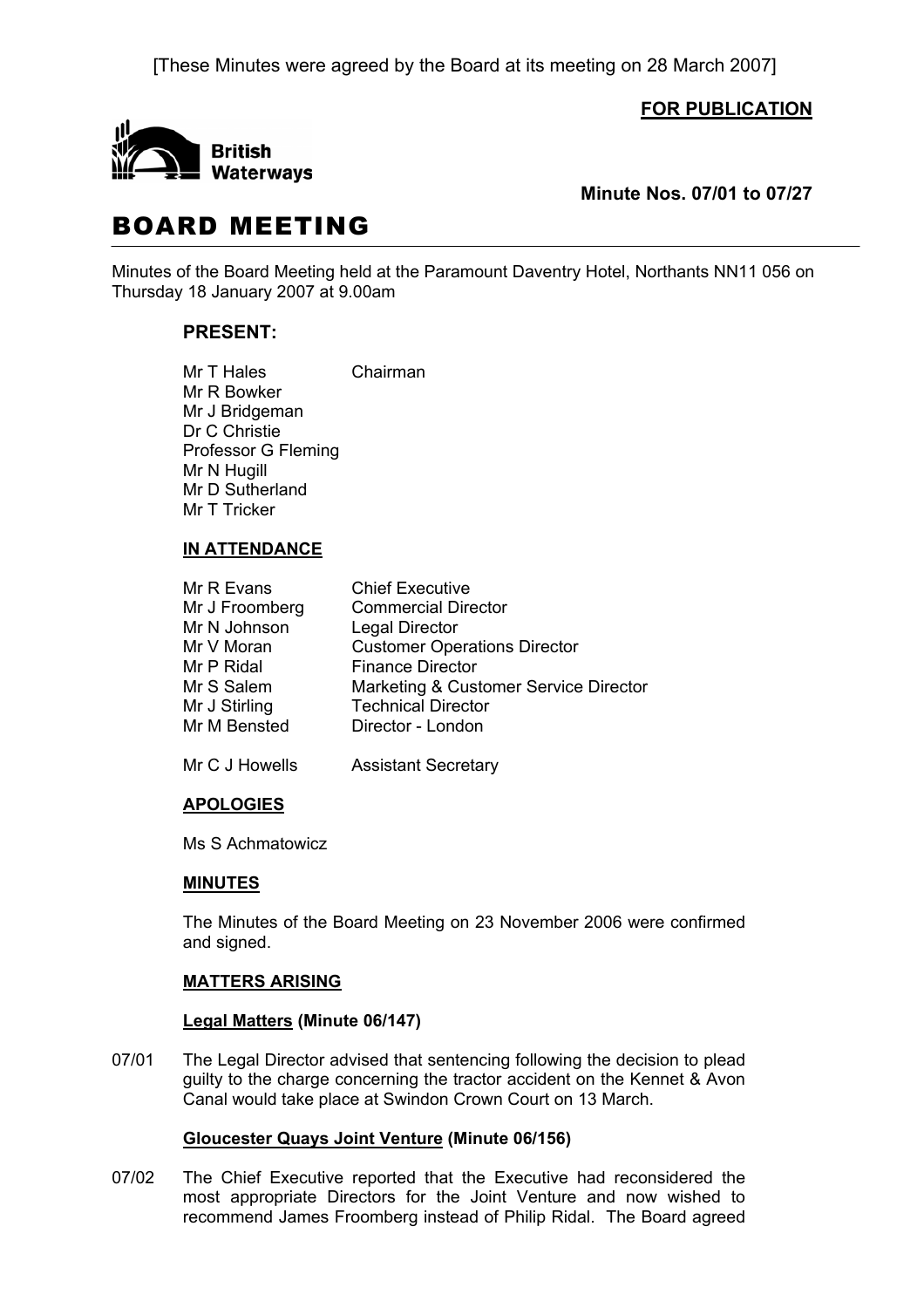this change.

## **British Waterways Pension Trustees Limited (Minute 06/161)**

07/03 It was reported that UNISON wished to nominate Steve Astles to be a director of the Trustee Company in place of Neil Chater. The Board accordingly resolved to appoint Steve Astles as a director of British Waterways Pension Trustees Limited.

#### **CHIEF EXECUTIVE'S REPORT**

- 07/04 The Board noted BWB 3264.
- 07/05 *[Confidential Minute]*
- 07/06 *[Confidential Minute]*

## **Scottish Executive - Freight**

07/07 Professor Fleming referred to the weight given to securing freight opportunities by the Scottish Executive Transport Department.

> The Chief Executive confirmed that BW Scotland recognised the potential and were majoring on two projects – timber on the Caledonian Canal and container traffic on the lowland waterways.

> Mr Salem advised that the Review of the Freight Study Group was expected in March. He would update Professor Fleming and Mr Bowker, who were taking a particular interest in this for the Board. A briefing for the Scottish Executive on the outcome would also need to be considered.

#### **Port Dundas**

07/08 The Commercial Director assured the Board that BW's relationship with Glasgow City Council had not been undermined by the ISIS planning application. The Chief Executive added that the focus for further waterside regeneration in Glasgow was currently on Maryhill.

# **B2B Relationships**

07/09 It was agreed the Board would be given the list of initiatives arising from the B2B Survey at the next meeting at the same time as it received the annual report on customer satisfaction. The need for an effective customer account programme that cascaded through the business was emphasised by Mr Tricker. The Executive Directors responded that this would require a cultural change that could only be achieved over time. It would, however, be accelerated by the current business restructuring and the appointment of Business Development Managers.

#### **Restructuring**

07/10 Professor Fleming referred to the early retirement of Mr Cochrane at the end of March. He applauded the contribution he had made to regeneration of the waterways in recent years. This was echoed by the Board. With regard to maintaining the momentum, the Chief Executive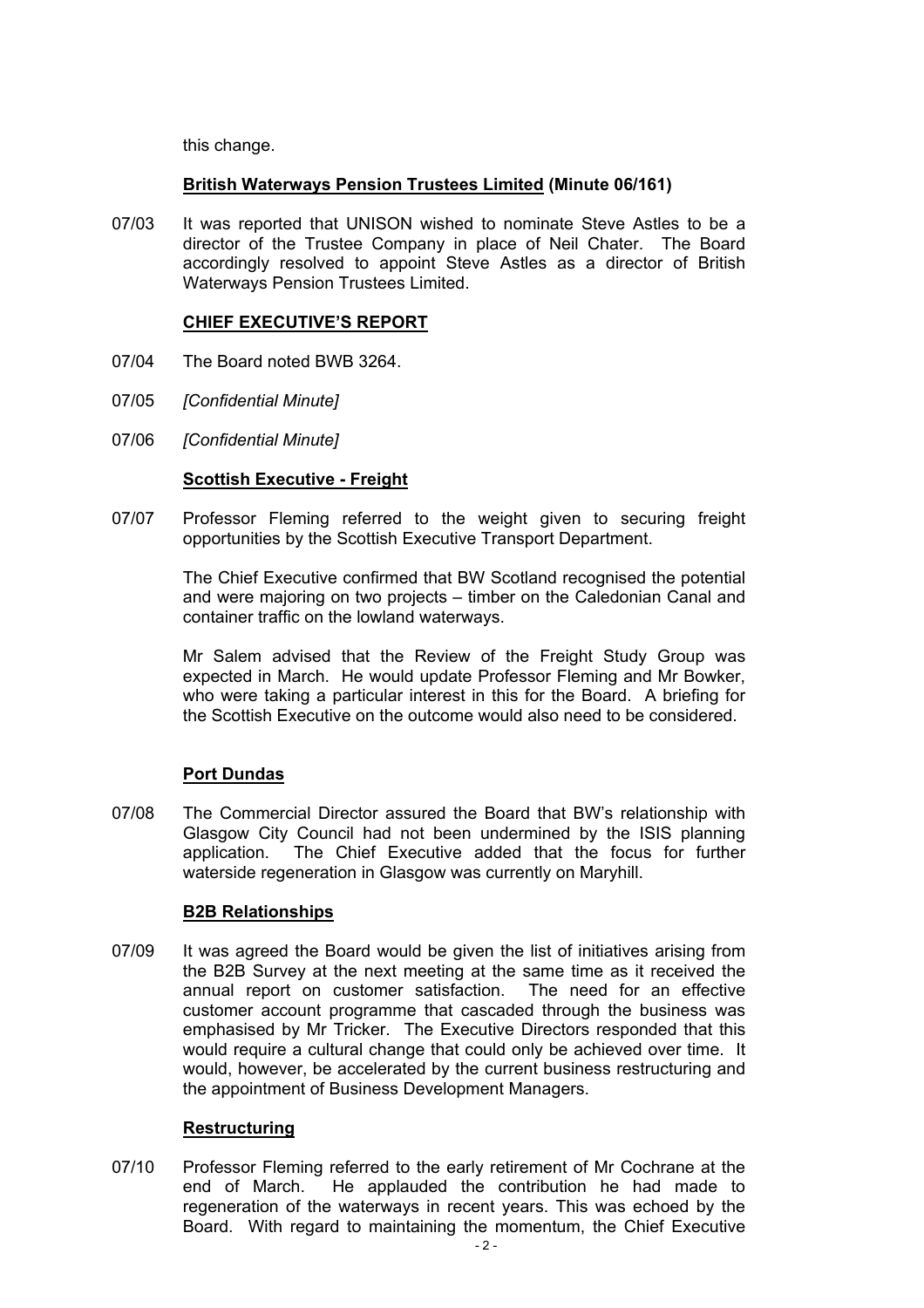advised that he would be taking on the lead on relationships with major local and regional authorities and the role of the General Managers in that regard would be more pro-active under the new structure.

#### **Bridgewater Canal & the Coal Authority**

07/11 The Board noted that whilst there had been no progress in the discussions on establishing a role for BW in managing the Bridgewater Canal as a vital link in the Cheshire Ring, the Executive would not let the matter slip and remained hopeful of a solution in the longer term.

#### **Office Relocation**

07/12 The Board noted the latest proposals for the Willow Grange office relocation and asked to be kept advised of progress. Progress reports would also be provided in regard to relocation of the BW Scotland office.

#### **Jericho**

07/13 In response to Mr Bridgeman, the Marketing and Customer Service Director explained the background to the two sites in Oxford where boats had historically been sold with a mooring. He explained that these were an anomaly that had been entered into by an earlier management. The Board would be kept updated on progress generally at the sites.

> The Chief Executive added that radical proposals were currently under consideration for dealing with the moorings premium issue and, if taken forward, these would need to be subject to a consultation. The proposals would be brought to the next meeting of the Fair Trading Committee and to the Board. SS

#### **Breach – Monmouthshire & Brecon Canal**

07/14 The Chief Executive updated his report with details of a breach on the Monmouthshire & Brecon Canal the previous week. The situation was containable with the water flowing into the River Usk. Options for the repair were being considered.

#### **Olympics Update**

07/15 The Board received an update from the Director London on funding available for Prescott Locks, Bow Back Rivers and progress of the tendering process.

#### *[Confidential Minute]*

 The statement of former Environment Minister, Elliot Morley, MP, that funding could be made available for BW waterway flood alleviation schemes was recalled. The Director London confirmed funds had been sought from the EA but the project, like all BW applications to date, did not score highly in their priorities.

#### **COMMERCIAL DIRECTOR'S REPORT**

07/16 The Commercial Director introduced BWB 3261.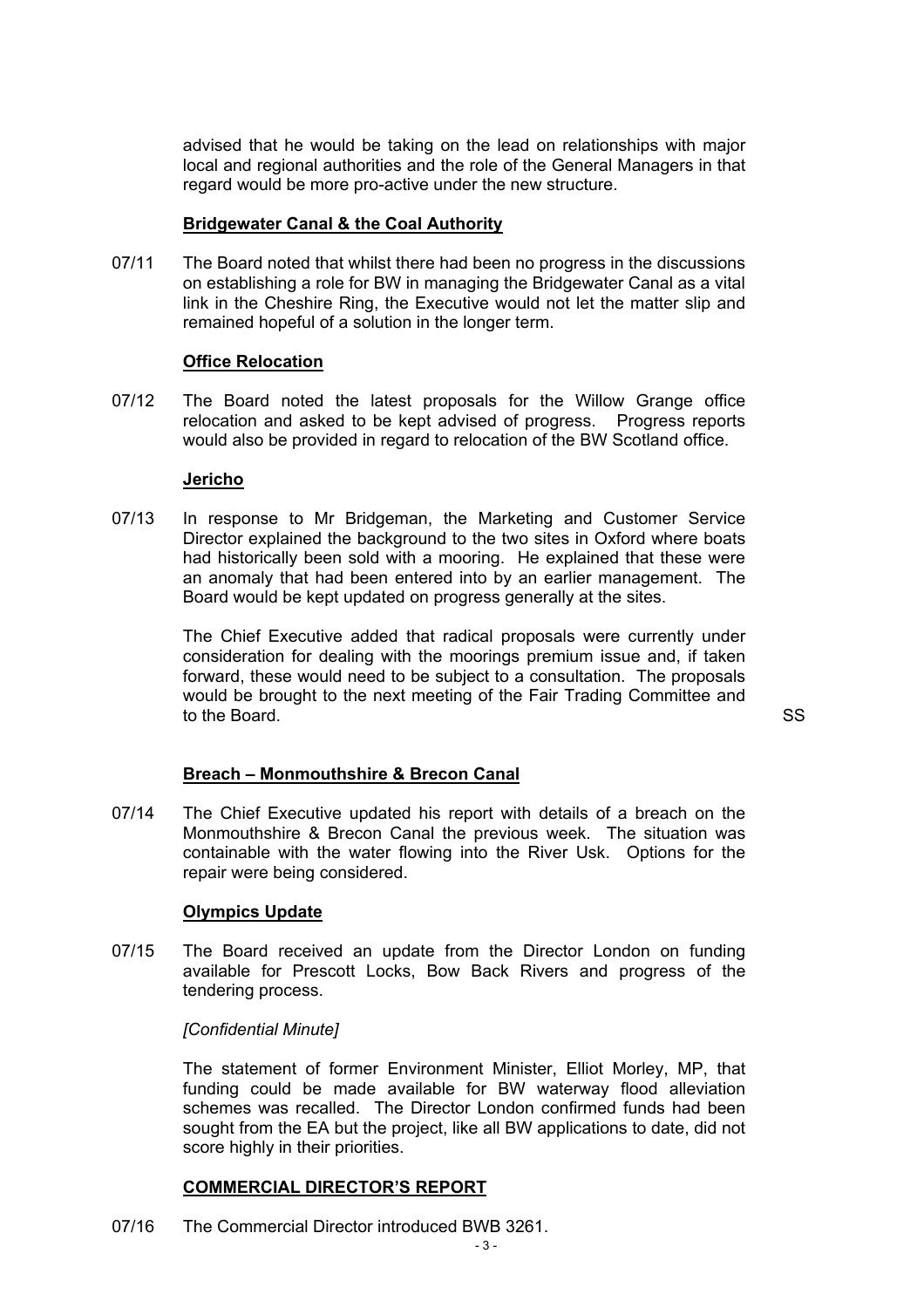The Board noted the market commentary and other key issues, including further amplification provided by the Commercial Director and by Mr Hugill. On the capital programme 2006/07, Mr Froomberg advised that the Executive remained confident of a satisfactory outcome.

## **Joint Ventures**

07/17 The Board considered the 2006 review and summary 2007 business plan for the joint ventures. These were to be incorporated into the overall BW Group Plan that would be provided to the Board in March.

> The Commercial Director referred firstly to the DEFRA approval of the Gloucester Quays JV. Whilst this was welcome, it had been caveated with the requirement that a decision by the BW Board to proceed with the factory outlet centre development would also require DEFRA approval.

> Mr Froomberg then highlighted the substantial element of BW's share of the ISIS 2007/08 plan that depended on the outcome of the Brentford Planning appeal and the impact this would have on the overall Plan.

> In considering the review, the Board welcomed the detailed reports on each JV, which would be particularly helpful for recently appointed Board Members in understanding their background and context. It was also felt, however, that a succinct high level analysis was needed drawing out the risk and sensitivities in the property portfolio as a whole. There were a number of large exogenous risks over which BW had no control. These were financial and reputational and of a greater magnitude than the business had been exposed to hitherto. Provisioning and identification of contingencies became important in containing these. As well as helping Board Members, it was felt that if allied with some of the "quick" wins, this approach would also enable DEFRA to appreciate the overall context and become more comfortable with this.

 The Executive undertook to revise the ventures report for future Board Meetings so that it constituted a high level portfolio risk summary together with the decisions to be taken by the Board. The detailed venture reports would be appended. The set of the set of the set of the set of the set of the set of the set of the set of the set of the set of the set of the set of the set of the set of the set of the set of the set of the set of the s

 The Commercial Director referred the Board to the very significant potential returns from Wood Wharf Limited Partnership. It was expected a recommendation on extending the equity cap would be submitted to the Board at its next meeting.

*[Confidential Minute]* 

#### **Project for Approval – Edinburgh Quays JV**

07/18 The following project was approved: £1.46 million equity investment into Edinburgh Quays to participate in a new JV with McTaggart & Mickel.

# **FINANCE REPORT**

- 07/19 The Board noted BWB 3262 covering the following:
	- A statement of the latest BW cash position;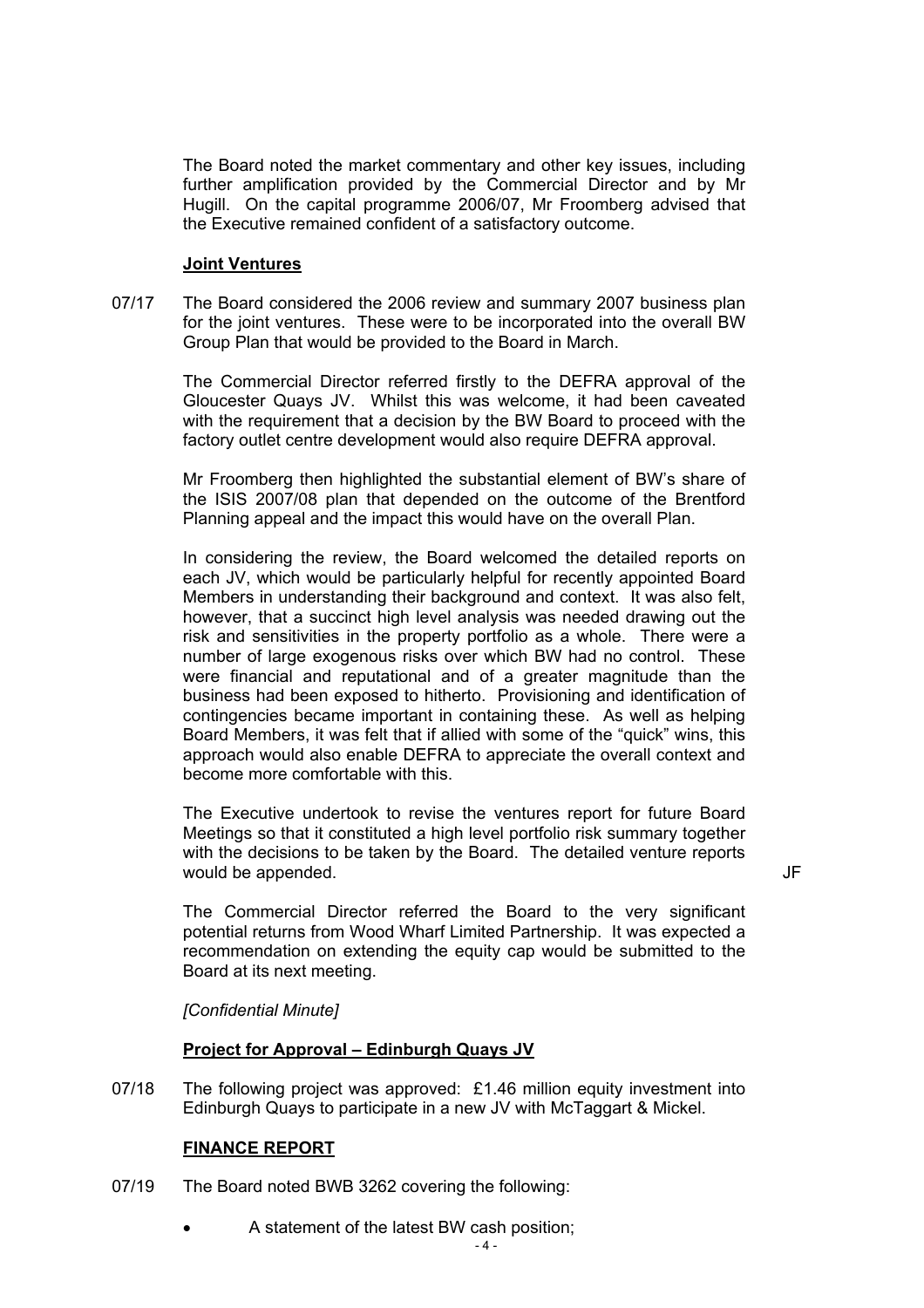- A summary of the results for the 8 month period to November 2006 and the F8 full-year forecast;
- The F8 forecast presented in statutory accounts format;
- A progress report on the Business Plan;
- A proposal for the high level new Board Report incorporating KPIs;
- Traffic light schedules of current year business plan milestones.

 Mr Ridal explained that the KPIs were still being developed, with the method of presentation proving challenging. He welcomed Board Members' comments.

 On milestones and core waterway, the Board were advised that the delay in recruiting the Head of SCADA was not considered a problem. The emphasis for now was on more effective use of SCADA in the waterway units and this would be assisted by the restructure.

 It was agreed that an early draft of the revised property milestones would be presented to the next meeting of the Property Committee. JF/PR

#### **HEALTH & SAFETY IN BW – ANNUAL REPORT**

07/20 The Board considered the annual report on health and safety in BW to the end of 2006 [BWB 3263].

> Mr Stirling highlighted the good progress that had been made generally, particularly in regard to employee safety. It was recognised that this was not the only consideration, however, and there were two on-going concerns i.e. compliance with the managing contractors' procedures and getting a better understanding of accidents to members of the public.

 Mr Tricker reminded the Board that the Remuneration Committee considered safety as a key hurdle. He would arrange for the methodology it used on this to be circulated. VM

 The move to lost-time injuries as the new headline employee measure was noted. RIDDOR would also continue as a measure, however, and it was agreed to instate this accordingly in the 2007-08 targets.

 Mr Bowker reported that that the Audit Committee had considered the management of contractors Internal Audit Report and had agreed that the position was wholly unsatisfactory. Action had been taken by the Chief Executive to rectify this in the business and the Committee would be reviewing progress at its next meeting when the Technical Director and Customer Operations Directors would attend and give updates. The results of a follow-up Audit would be available soon afterwards.

 It was accepted that this issue would be material to the Remuneration Committee's assessment of the safety hurdle performance and the Chief Executive undertook to forward the first findings from the follow-up Audit to its Chairman. Mr Bowker felt the Committee should also consider the extent to which this was a cultural issue in BW.

 In response to Mr Bridgeman, the Customer Operations Director undertook to provide detailed briefing on BW's approach to managing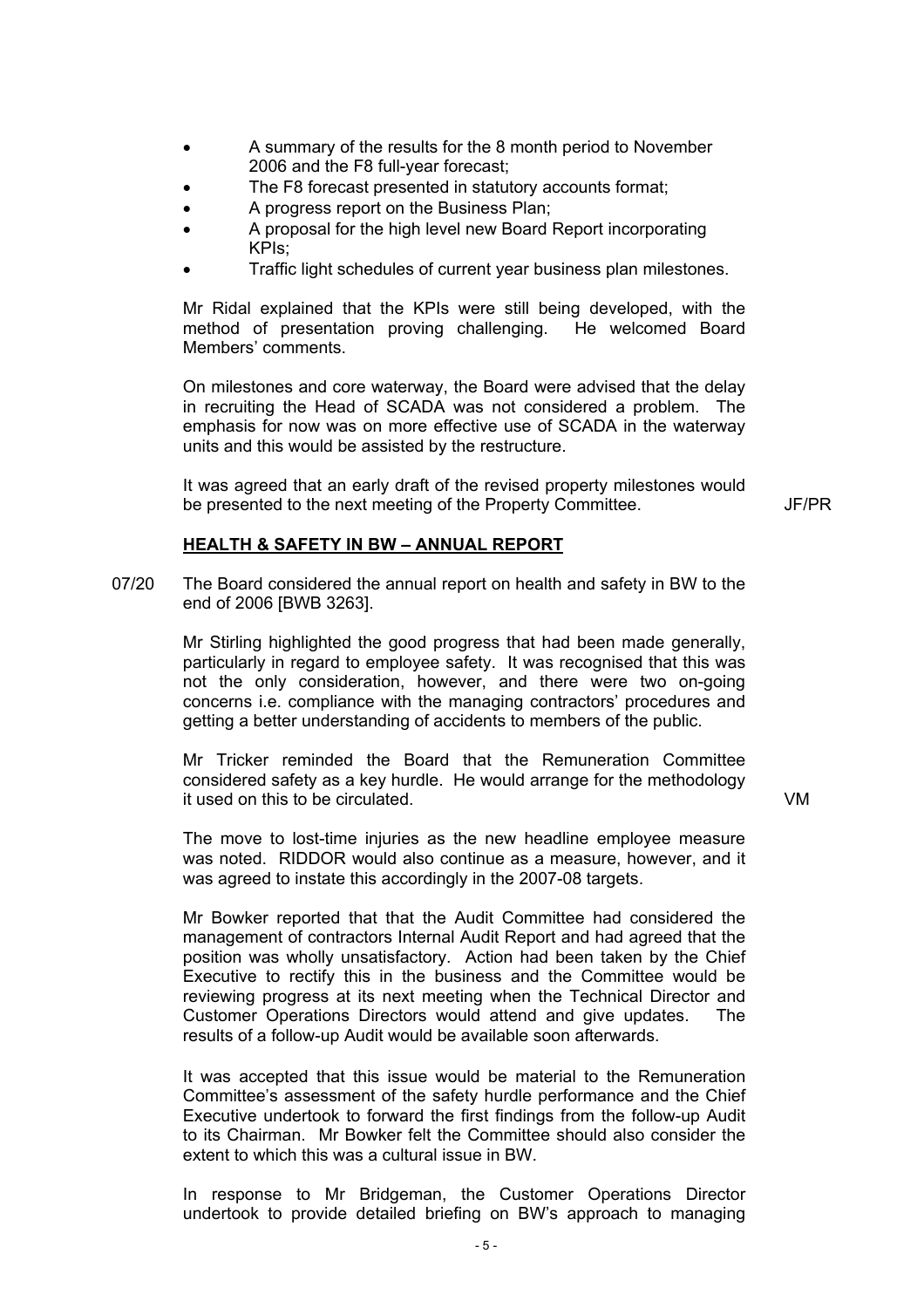#### **BOARD COMMITTEES**

07/21 The Board noted the Minutes of the Fair Trading Committee held on 23 November 2006.

> Oral reports from the Chairman of the Audit Committee on the meeting held on 10<sup>th</sup> January and from the Chairmen of the Remuneration  $\&$ Nomination Committees on the meetings on 17 January were noted.

#### **Board Property Committee**

07/22 The Board considered BWB 3266 by the Legal Director.

 The terms of reference for the Property Committee as attached to the memorandum were approved. The Board agreed to adopt the following standing order:

 "All commercial property transactions requiring the approval and authorisation of the Board shall not be approved and authorised unless two members of the Property Committee of the Board are present at the Board Meeting at which the decision is taken unless (for reasons of urgency or necessary expedience only) the decision is delegated to the Property Committee".

#### **TEMPORARY BORROWINGS**

07/23 The Board considered BWB 3260 and gave authority for an application to be made to the Secretary of State for the Environment, Food & Rural Affairs for the maintenance of the existing limit of temporary borrowings of £3 million for the financial year commencing 1 April 2007 with the appropriate resolutions as attached to the Memorandum.

#### **BRITISH WATERWAYS PENSION FUND**

- 07/24 The Board considered recommended changes to the BW Pension Fund (BWB 3265) and agreed:
	- The completion of the Supplemental Deed incorporating the changes previously agreed on improving pension governance;
	- Preparation of a Supplemental Deed to implement changes agreed by the Trustee Board to comply with the recently introduced Age Discrimination Legislation.

#### **FEEDBACK FROM BOARD VISIT**

07/25 The Board reviewed its visit to the South East Business Unit the previous day, which had included three marinas. A brief discussion followed on BW's approach to the acquisition of marinas. The Board expressed appreciation of the arrangements made for the visit by the SE Waterway team.

#### **SEAL REGISTER**